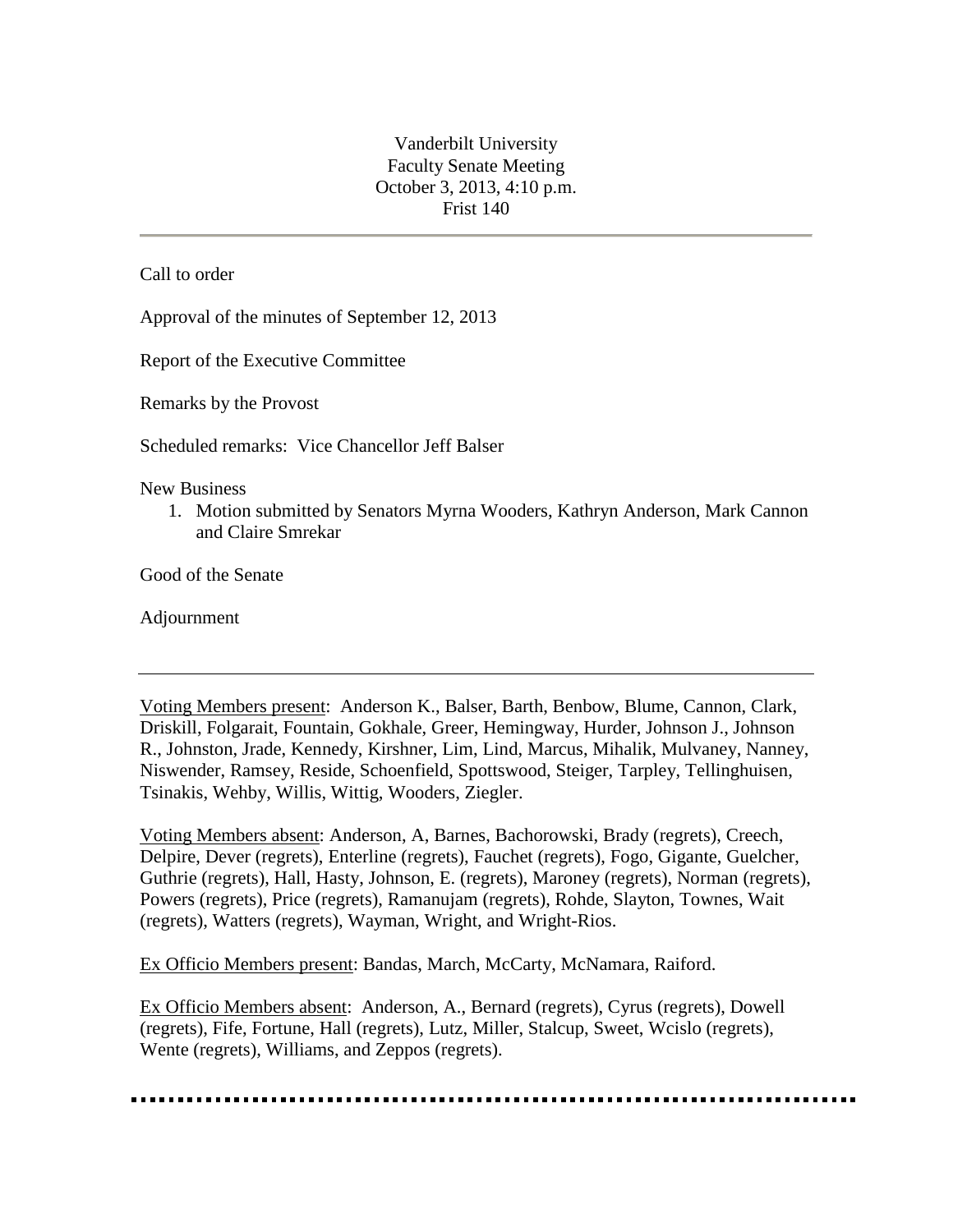#### **Call to order**

The meeting of the Vanderbilt Faculty Senate was called to order at 4:10 p.m. by Vice Chair Jeffrey Johnston as Chair Donald Brady was unable to attend. The minutes of the last meeting were approved as corrected.

### **Report of the Executive Committee**

The report of the Executive Committee was given by Vice Chair Johnston. The Executive Committee has had regular meetings with university leadership. Much of the discussion has focused on the strategic planning process which is moving swiftly, and the effort underway to reach as many faculty as possible during this formulation stage. The financial health of the university and medical center, and campus safety have also been discussed. Senate subcommittees are just beginning to meet.

Provost Richard McCarty gave remarks about the current state of the university. Vice Chair Johnston said that he was moving the agenda item of "New business" ahead of the scheduled remarks.

#### **New business**

Senators Myrna Wooders, Kathryn Anderson, Mark Cannon and Claire Smrekar submitted a motion that was distributed in writing via email to all senators three days before the meeting as stated in the Senate's Rules of Order. The text of the motion follows:

# *"Proposed Faculty Senate Resolution (9/27/13)*

*Whereas* the issues of personal violence and public safety are of paramount importance to the Vanderbilt University community, and

*Whereas* creating a Vanderbilt University campus culture that is safe, secure and welcoming, with freedom from fear and respect for the rights of others, is a critical and an urgent priority;

*We propose that Faculty Senate join with other campus organizations in a continuous and committed effort to implement a strategy of personal safety and violence prevention;* 

More specifically, we propose:

- Joining in a formal partnership with Green Dot;
- Establishing a Faculty Senate task force on personal violence prevention and public safety designed to: 1) expand campus-wide understanding of the issues associated with preventing sexual assault and 2) implement a campuswide system to support sexual assault survivors;